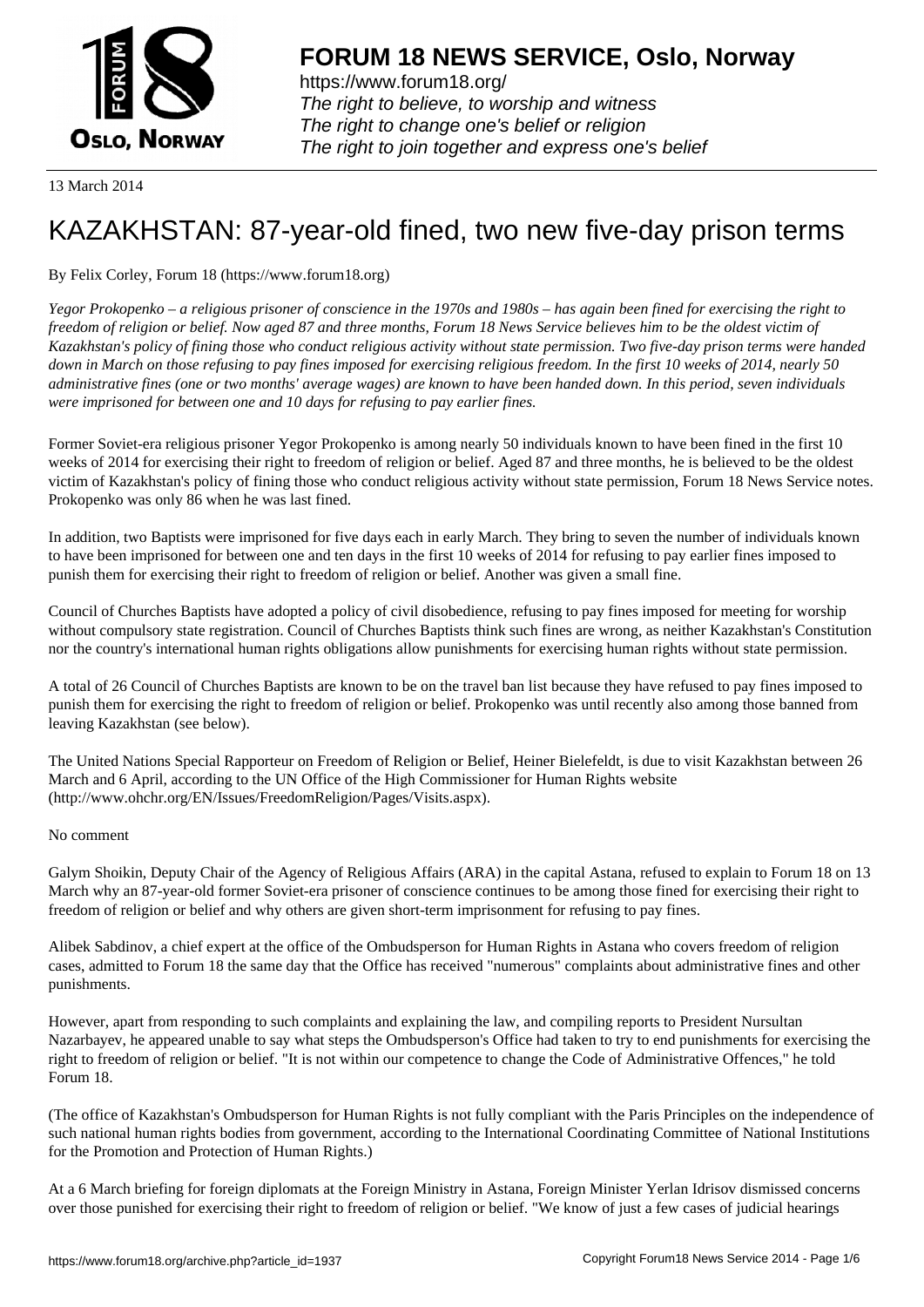declaring. "I assure you that all these cases are connected with violations of the law of our country. In the majority of cases, these are questions related to the observance of registration norms."

Oldest known victim?

Prokopenko – who leads a Council of Churches Baptist congregation in Zyryanovsk in East Kazakhstan Region – served a total of six and a half years' imprisonment for his faith during the Soviet period. He served three and a half years of a five-year sentence handed down in 1972, and the full three-year sentence handed down in 1982. He was fined for exercising the right to freedom of religion or belief in 2006, 2008 and 2013 (see F18News 30 October 2013 http://www.forum18.org/archive.php?article\_id=1891).

The latest trouble began for Prokopenko when police raided the congregation he leads in a private home in Zyryanovsk during Sunday worship on 11 November 2013. Some 70 people, including children, were present. Police officers drew up a record of an offence under Administrative Code Article 374-1, Part 1.

Article 374-1, Part 1 punishes "Leading, participating in, or financing an unregistered, halted, or banned religious community or social organisation".

The case was heard on 21 February 2014 under Judge Anaurkhan Kalenov at Zyryanovsk Specialised Administrative Court. "Each Sunday believers gather in a private home to meet their spiritual needs," the verdict – seen by Forum 18 – notes that Prokopenko told the court, "they read the Bible, sing and pray. Creating a religious association is the right of believers, not an obligation. Forcing believers to create a religious association and register he considers to be a violation of the rights and freedoms of believers enshrined in Kazakhstan's Constitution."

Rejecting Prokopenko's argument, Judge Kalenov found him guilty and fined him the maximum, 100 Monthly Financial Indicators (MFIs), 185,200 Tenge (6,000 Norwegian Kroner, 750 Euros or 1,000 US Dollars). This is about two months' average wages for those in work. As a pensioner, Prokopenko receives far less.

Fining 87-year-old man "is the law"

The verdict claims that Judge Kalenov took into account Prokopenko's age, but also noted that he had been sentenced before for the same "offence".

Judge Kalenov defended his decision to punish an 87-year-old man for exercising his right to freedom of religion or belief. "This is the law," he insisted to Forum 18 from the court on 13 March. "His rights were explained to him in court, and he has appealed against the sentence to the Regional Court." Judge Kalenov declined any other comment, saying he was not allowed to discuss his decisions.

Another court official confirmed to Forum 18 the same day that the court was aware that Prokopenko had been imprisoned for exercising his right to freedom of religion or belief in the Soviet period.

Two five-day prison terms

On 3 March, Judge Rauza Aliyeva of Petropavl Specialised Administrative Court found local Baptist Aleksandr Pukhov guilty of violating Administrative Code Article 524, according to the verdict seen by Forum 18. She sentenced him to five days' imprisonment, to start that day. Article 524 punishes "Failure to carry out court decisions".

Local Baptists complained to Forum 18 that no church members were allowed into the court to support Pukhov at the hearing.

Pukhov had been fined in January 2013 (see F18News 5 February 2013 http://www.forum18.org/archive.php?article\_id=1798).

On 6 March, Judge Serik Amirov of Zhaksy District Court No. 2 similarly found local Baptist Vyacheslav Flocha guilty under Article 524, according to the verdict seen by Forum 18. He sentenced him to five days' imprisonment, to start that day. The Judge claimed that a prison term was "necessary" with the aim of "restoring social justice and the education of the individual who committed the violation, as well as warning against committing new violations".

Flocha, who is married with ten children, also owns the private home in the village of Zaporozhye where the Baptist congregation meets. Local Baptists told Forum 18 that during the trial, Judge Amirov told Flocha verbally that a restraining order was being issued on his home. However, this does not appear in the written verdict.

Flocha had been fined in July 2013 (see F18News 22 August 2013 http://www.forum18.org/archive.php?article\_id=1868).

Forum 18 was unable to reach Judge Amirov on 13 March. Court officials told Forum 18 he was away until 17 March.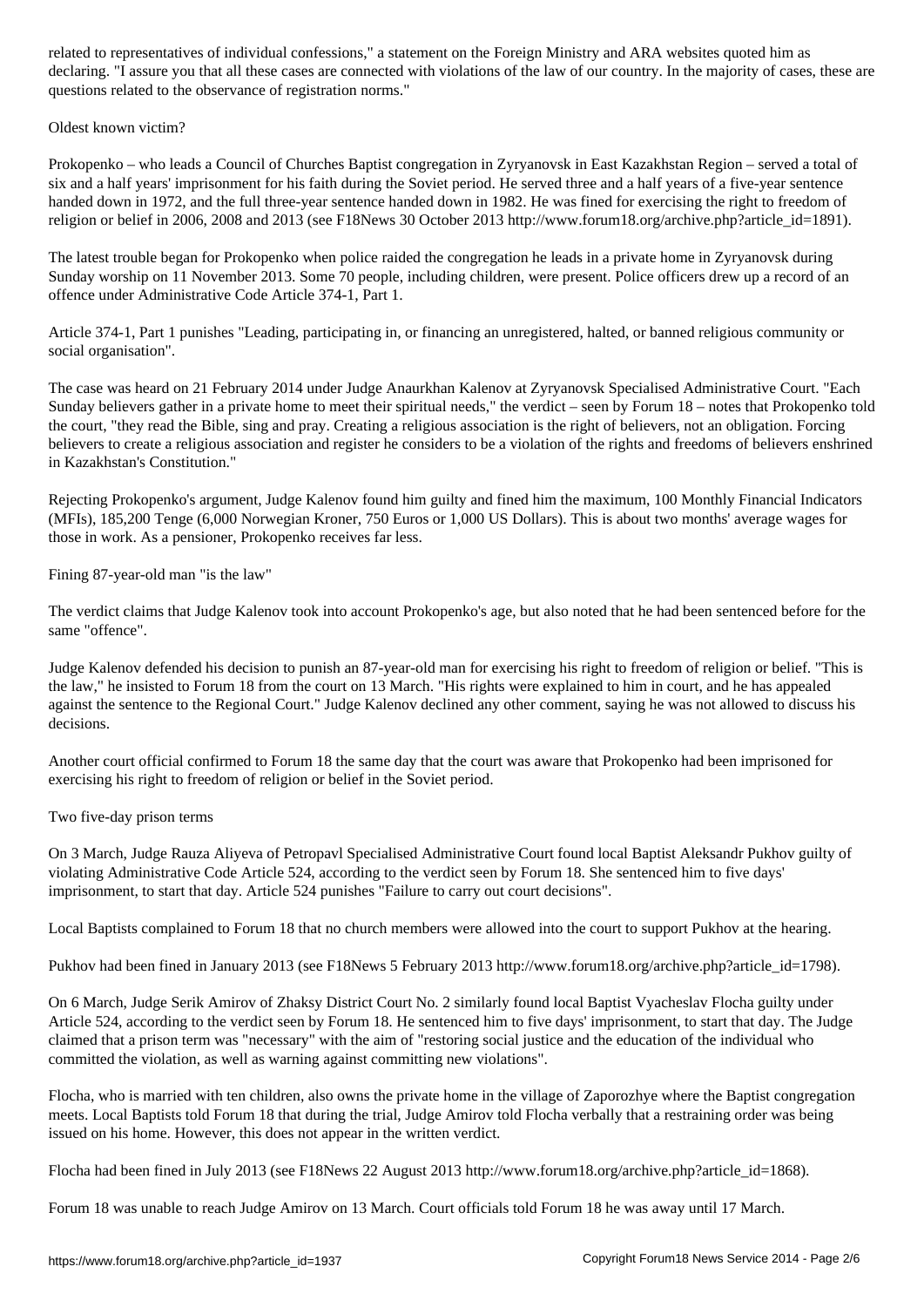The seven individuals given short-term jail terms so far in 2014 are:

Seven short-term jail terms in 2014 so far

- 1. Vyacheslav Cherkasov; CC Baptist; 9 January Burabai District Specialised Administrative Court; Article 524; 2 days.
- 2. Zhasulan Alzhanov; CC Baptist; 9 January Burabai District Specialised Administrative Court; Article 524; 2 days.
- 3. Maksim Kandyba; CC Baptist; 20 January Semei Specialised Administrative Court; Article 524; 10 days.
- 4. Pavel Leonov; CC Baptist; 20 January Ayagoz District Court; Article 524; 3 days.
- 5. Vitaly Krasilnikov; CC Baptist; 21 January Oskemen Specialised Administrative Court; Article 524; 1 day.

6. Aleksandr Pukhov; CC Baptist; 3 March Petropavl Specialised Administrative Court; Article 524; 5 days.

7. Vyacheslav Flocha; CC Baptist; 6 March Zhaksy District Court No. 2; Article 524; 5 days.

In addition, on 12 February Judge Salim Zhupenov of Nury District Court found Baptist Sergei Lantsov guilty of violating Administrative Code Article 524. He fined him 2 MFIs.

Cherkasov, Kandyba, Leonov, Pukhov and Flocha are already on the exit travel ban list (see below).

Fines so far in 2014

Fines on individuals exercising their right to freedom of religion or belief remain routine in 2014. In 2013, according to a documented list compiled by Forum 18, more than 150 fines on named individuals are known to have been handed down. Those punished include Protestants, Jehovah's Witnesses, Muslims, Hare Krishna devotees and commercial booksellers and traders (see F18News 11 November 2013 http://www.forum18.org/archive.php?article\_id=1895).

Fines are handed down under Article 374-1, as well as Article 375.

Article 375, Part 1 punishes "Violation of the demands established in law for the conducting of religious rites, ceremonies and/or meetings; carrying out of charitable activity; the import, production, publication and/or distribution of religious literature and other materials of religious content (designation) and objects of religious significance; and building of places of worship and changing the designation of buildings into places of worship".

Article 375, Part 3 punishes "The carrying out of missionary activity by citizens of the Republic of Kazakhstan, foreigners and persons without citizenship without registration (re-registration), as well as the use by missionaries of religious literature, informational materials of religious content or objects of religious significance without a positive assessment of a religious studies expert analysis".

These are the known fines so far in 2014, according to court decisions seen by Forum 18:

- 1. Vyacheslav Cherkasov; CC Baptist; 15 January Ayagoz District Court; Article 375, Part 1; 50 MFIs.
- 2. Ruslan Yermakov; CC Baptist; 15 January Ayagoz District Court; Article 375, Part 1; 50 MFIs.
- 3. Nikolai Popov; CC Baptist; 15 January Ayagoz District Court; Article 375, Part 1; 50 MFIs.
- 4. Aleksandr Ventsel; CC Baptist; 15 January Ayagoz District Court; Article 375, Part 1; 50 MFIs.
- 5. Serkali Kumargaliev; CC Baptist; 16 January Oral Specialised Administrative Court; Article 374-1, Part 2; 50 MFIs.
- 6. Vladimir Pestryakov; CC Baptist; 23 January Kokshetau Specialised Administrative Court; Article 374-1, Part 1; 100 MFIs.
- 7. Pavel Tokarev; Jehovah's Witness; 23 January Petropavl Specialised Administrative Court; Article 375, Part 3; 100 MFIs.
- 8. Kenzhetai Baytinov; CC Baptist; 24 January Oral Specialised Administrative Court; Article 374-1, Part 2; 50 MFIs.
- 9. Vadim Gritsai; CC Baptist; 29 January Semei Specialised Administrative Court; Article 374-1, Part 2; 50 MFIs.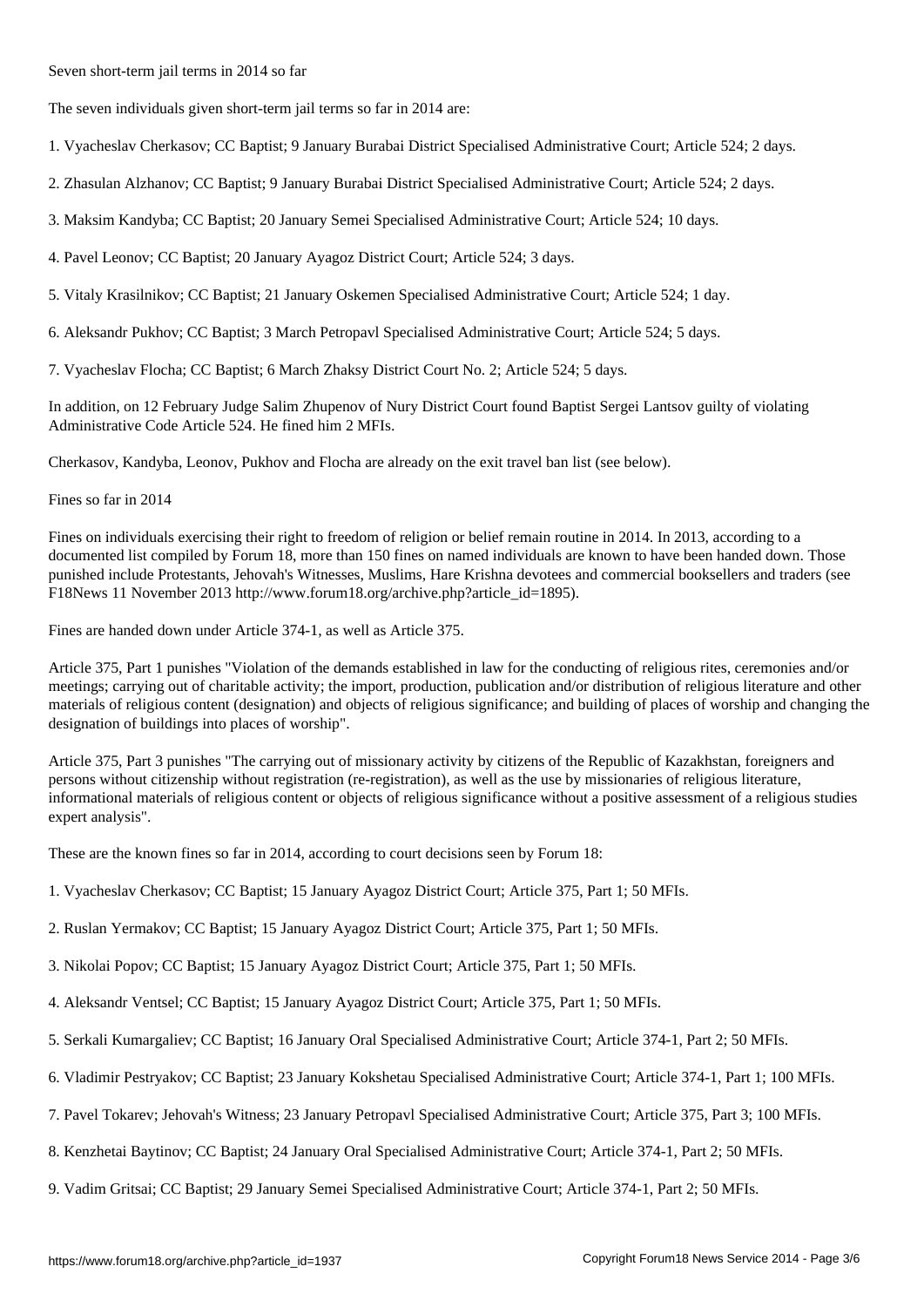11. Viktor Kandyba; CC Baptist; 31 January Semei Specialised Administrative Court; Article 374-1, Part 1; 100 MFIs.

12. Igor Kunitsyn; CC Baptist; 31 January Semei Specialised Administrative Court; Article 374-1, Part 2; 50 MFIs.

13. Anatoly Stakhnev; CC Baptist; 31 January Semei Specialised Administrative Court; Article 374-1, Part 2; 50 MFIs.

14. Viktor Gordeyev; CC Baptist; 5 February Semei Specialised Administrative Court; Article 374-1, Part 2; 50 MFIs.

15. Sergei Kulikov; CC Baptist; 5 February Semei Specialised Administrative Court; Article 374-1, Part 2; 50 MFIs.

16. Larisa Smotrova; CC Baptist; 5 February Semei Specialised Administrative Court; Article 374-1, Part 2; 50 MFIs.

17. Mariya Dyagileva; CC Baptist; 7 February Semei Specialised Administrative Court; Article 374-1, Part 2; 50 MFIs.

18. Yelena Dyachenko; CC Baptist; 7 February Semei Specialised Administrative Court; Article 374-1, Part 2; 50 MFIs.

19. Nikolai Levin; CC Baptist; 11 February Sandyktau District Court; Article 374-1, Part 1; 100 MFIs.

20. Sergei Krasnov; CC Baptist; 11 February Oral Specialised Administrative Court; Article 374-1, Part 1; 100 MFIs.

21. Nikolai Novikov; CC Baptist; 11 February Oral Specialised Administrative Court; Article 374-1, Part 2; 50 MFIs.

22. Andrei Labinsky; CC Baptist; 11 February Oral Specialised Administrative Court; Article 374-1, Part 2; 50 MFIs. Tried in absentia.

23. Serkali Kumargaliev (2); CC Baptist; 11 February Oral Specialised Administrative Court; Article 374-1, Part 2; 50 MFIs.

24. Ivan Isaev; CC Baptist; 11 February Oral Specialised Administrative Court; Article 374-1, Part 2; 50 MFIs.

25. Ivan Isaev (2); CC Baptist; 11 February Oral Specialised Administrative Court; Article 374-1, Part 2; 50 MFIs. Tried in absentia.

26. Gulsuna Kadenova; Jehovah's Witness; 13 February Oskemen Specialised Administrative Court; Article 375, Part 3; 100 MFIs.

27. Aleksandr Pukhov; CC Baptist; 13 February Petropavl Specialised Administrative Court; Article 374-1, Part 1; 100 MFIs.

28. Ramil Nizamov; CC Baptist; 13 February Petropavl Specialised Administrative Court; Article 374-1, Part 2; 50 MFIs.

29. Bakytzhan Nuskabayev; Muslim; 17 February Shymkent Specialised Administrative Court; Article 375, Part 3; 100 MFIs.

30. Gulzhibek Baltagireyeva; Commercial bookseller; 17 February Taiynsha District Court; Article 375, Part 1; 100 MFIs.

31. Sergei Chuvashkin; Jehovah's Witness; 19 February Esil District Court; Article 375, Part 9; 200 MFIs.

32. Madina Nisambekova; Jehovah's Witness; 20 February Kokshetau Specialised Administrative Court; Article 375, Part 3; 100 MFIs.

33. Yegor Prokopenko; CC Baptist; 21 February Zyryanovsk Specialised Administrative Court; Article 374-1, Part 1; 100 MFIs.

34. Yury Kholod; CC Baptist; 21 February Zyryanovsk Specialised Administrative Court; Article 374-1, Part 2; 50 MFIs.

35. Boris Pashkin; CC Baptist; 21 February Zyryanovsk Specialised Administrative Court; Article 374-1, Part 2; 50 MFIs.

36. Yerkebulan Nukasov; Muslim; 26 February Almaty Inter-District Specialised Administrative Court; Article 374-1, Part 1; 100 MFIs.

37. Yury Shlyapkin; CC Baptist; 27 February Kyzylorda Specialised Administrative Court; Article 374-1, Part 1; 100 MFIs.

38. Ainur Kumarbayeva; Jehovah's Witness; 3 March Kokshetau Specialised Administrative Court; Article 375, Part 3; 100 MFIs.

39. Yuri Toporov; Jehovah's Witness; 3 March Almaty Inter-District Specialised Administrative Court; Article 375, Part 3; 100 MFIs (plus deportation).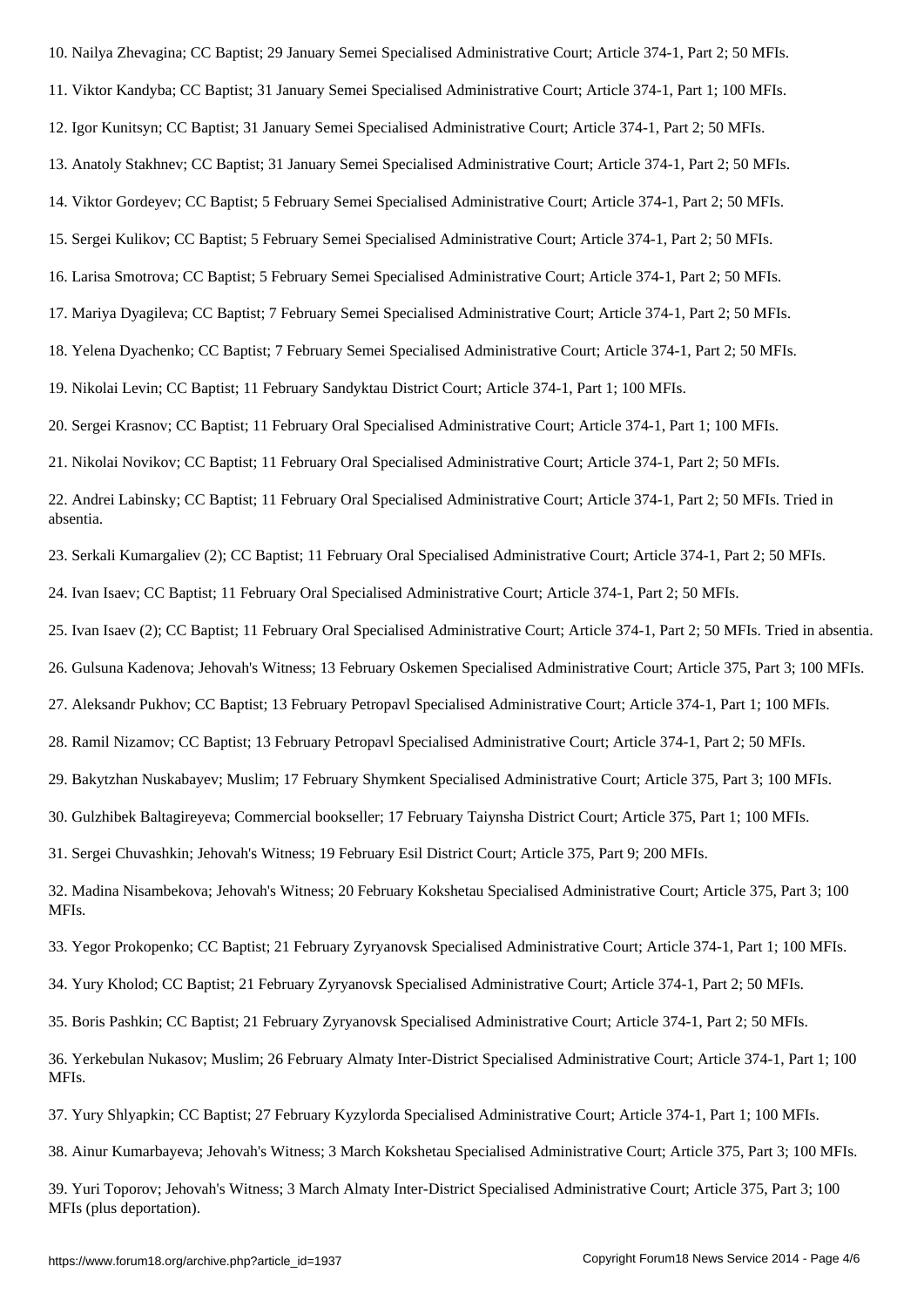40. Nikolai Serdyuk; CC Baptist; 6 March Akmola Regional Court; Article 374-1, Part 2; 50 MFIs.

- 41. Bakytzhan Nuskabayev (2); Muslim; 6 March Shymkent Specialised Administrative Court; Article 375, Part 1; 100 MFIs.
- 42. Zhainarbek Sapanov; Commercial bookseller; 7 March Atyrau Specialised Administrative Court; Article 375, Part 1; 50 MFIs.
- 43. Zhanbolat Kuanishev; Commercial bookseller; 7 March Atyrau Specialised Administrative Court; Article 375, Part 1; 50 MFIs.
- 44. Ruslan Balashanov; Jehovah's Witness; 7 March Arkalyk City Court; Article 375, Part 3; 100 MFIs.
- 45. Akhmet Alseitov; Jehovah's Witness; 7 March Arkalyk City Court; Article 375, Part 3; 100 MFIs.
- 46. Aleksandr Yalfimov; CC Baptist; 12 March Taskala District Court; Article 374-1, Part 2; 50 MFIs.
- 47. Nadezhda Anishchenko; CC Baptist; 12 March Taskala District Court; Article 374-1, Part 2; 50 MFIs.
- 48. Tatyana Sultangaliyeva; CC Baptist; 12 March Taskala District Court; Article 374-1, Part 2; 50 MFIs.
- 49. Malik Sultangaliyev; CC Baptist; 12 March Taskala District Court; Article 374-1, Part 2; 50 MFIs.
- 50. Gaukhar Sultangaliyeva; CC Baptist; 12 March Taskala District Court; Article 374-1, Part 2; 50 MFIs.

## Unsuccessful administrative cases

Further administrative cases have been launched against many other religious believers in 2014 under Article 374-1 and Article 375. However, many were cancelled because cases were filed too late after the alleged offence (Olga Pestryakova, Vasily Khairullin, Vladimir Skumbin, Zhanar Kalieva, Adam Klyatt); sent back because prosecutors or Religious Affairs Department officials had not prepared the cases properly (Yevgeny Lyakhov, Mikhail Tsurkan, Sergei Kucherin); or sent back because those being prosecuted were unable to attend court for medical reasons (Akmaral Serikova).

In the cases of Pestryakova, Khairullin, Skumbin and Kalieva, all heard at Kokshetau Specialised Administrative Court on 23 February, Judge Aleksei An issued a special extra decision in each case criticising Galina Bessmertnaya, the official of Akmola Akimat's Religious Affairs Department who had filed the cases after the legal deadline.

Similarly, after three attempts to convict Klyatt at Bulandy District Court, Judge Lyudmila Tsibulskaya issued a special extra decision on 3 March criticising the local police officers who had brought the case after the legal deadline and with other procedural violations.

Even though these cases have not yet resulted in fines or other punishments, religious believers have complained to Forum 18 of the time, expense and energy these cases absorb as well as the stress they cause to individuals.

Property seizures and restraining orders

Those who refuse to pay fines face frequent visits from court bailiffs. In addition to threatening prosecution under Administrative Code Article 524, they often draw up an inventory of an individual or family's property with a view to seizing items to pay off the fines.

On 13 January court bailiffs visited the Kulikov family in Semei (Semipalatinsk) and put a restraining order on the family's washing machine and microwave. At the Kandyba family home in Semei (church leader Viktor Kandyba has 17 children), court bailiffs chose not to put any further property under restraining orders. The restraining order imposed on the Kandybas' home and car in 2007 has not been lifted.

On 14 February, court bailiffs in Oral visited Nikolai Novikov's home and put a restraining order on his car, local Baptists complained to Forum 18. He was fined twice in 2013 (see F18News 11 November 2013 http://www.forum18.org/archive.php?article\_id=1895).

On 27 February, court bailiffs seized the car from Sergei Golovanenko for non-payment of a fine handed down in November 2013. Only afterwards did he learn that the seizure order had been completed on 4 February and the deadline for appealing against it had passed, local Baptists complained to Forum 18.

In late 2013, court bailiffs in Ayagoz put a restraining order on Pavel Leonov's property.